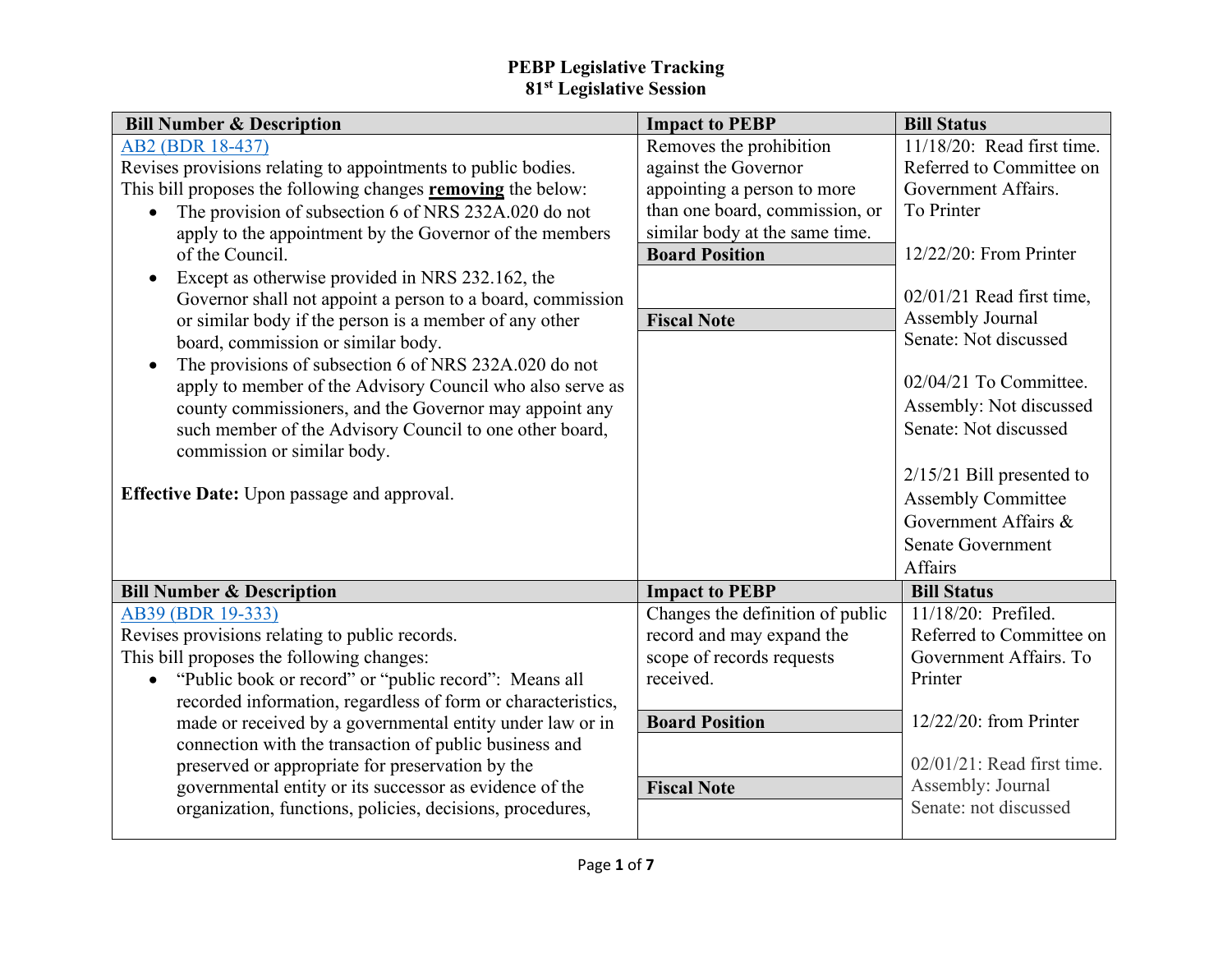| operations or other activities of the governmental entity or<br>because of the information value of data in the recorded<br>information.<br>Does not include, without limitation: A record that reflects<br>the internal predecisional deliberations of a governmental<br>entity or its officers or employees or predecisional<br>deliberations between officers and employees of one<br>governmental entity and another governmental entity,<br>including, without limitation, any research, memoranda or<br>other documents used in predecisional deliberations.<br>Notes and working papers prepared by or for a public<br>officer or employee used solely for that officer's of<br>employee's own personal use and other materials that do not<br>have an official purpose, including, without limitation, text<br>and electronic mail messages sent or received for personal<br>purposes.<br><b>Effective Date:</b> Upon passage and approval. |                                                          | 02/04/21 To Committee.<br>Assembly: Not discussed<br>Senate: Not discussed |
|-----------------------------------------------------------------------------------------------------------------------------------------------------------------------------------------------------------------------------------------------------------------------------------------------------------------------------------------------------------------------------------------------------------------------------------------------------------------------------------------------------------------------------------------------------------------------------------------------------------------------------------------------------------------------------------------------------------------------------------------------------------------------------------------------------------------------------------------------------------------------------------------------------------------------------------------------------|----------------------------------------------------------|----------------------------------------------------------------------------|
|                                                                                                                                                                                                                                                                                                                                                                                                                                                                                                                                                                                                                                                                                                                                                                                                                                                                                                                                                     |                                                          |                                                                            |
| <b>Bill Number &amp; Description</b>                                                                                                                                                                                                                                                                                                                                                                                                                                                                                                                                                                                                                                                                                                                                                                                                                                                                                                                | <b>Impact to PEBP</b><br>Will allow Non-State Retirees a | <b>Bill Status</b><br>11/18/20: Prefiled.                                  |
| AB48 (BDR 23-321)                                                                                                                                                                                                                                                                                                                                                                                                                                                                                                                                                                                                                                                                                                                                                                                                                                                                                                                                   | one time comeback for                                    | Referred to Committee on                                                   |
| Authorizes certain retired public officers and employees to reinstate<br>insurance under the Public Employees' Benefit Program (PEBP)                                                                                                                                                                                                                                                                                                                                                                                                                                                                                                                                                                                                                                                                                                                                                                                                               | reinstatement like State retirees                        | Government Affairs. To                                                     |
| This bill proposes the following changes:                                                                                                                                                                                                                                                                                                                                                                                                                                                                                                                                                                                                                                                                                                                                                                                                                                                                                                           | currently have.                                          | Printer                                                                    |
| Pursuant to NRS 1A.350 or 1A.480, or 286.510 or 286.620,                                                                                                                                                                                                                                                                                                                                                                                                                                                                                                                                                                                                                                                                                                                                                                                                                                                                                            |                                                          |                                                                            |
| from employment with a county, school district, municipal                                                                                                                                                                                                                                                                                                                                                                                                                                                                                                                                                                                                                                                                                                                                                                                                                                                                                           | <b>Board Position</b>                                    | $12/22/20$ : from Printer                                                  |
| corporation, political subdivision, public corporation or                                                                                                                                                                                                                                                                                                                                                                                                                                                                                                                                                                                                                                                                                                                                                                                                                                                                                           |                                                          |                                                                            |
| other local governmental agency at the time of the request                                                                                                                                                                                                                                                                                                                                                                                                                                                                                                                                                                                                                                                                                                                                                                                                                                                                                          |                                                          | $02/01/21$ : Read first time.                                              |
| for reinstatement and:                                                                                                                                                                                                                                                                                                                                                                                                                                                                                                                                                                                                                                                                                                                                                                                                                                                                                                                              | <b>Fiscal Note</b>                                       | Assembly: Journal                                                          |
| Was enrolled in the Program as a retired public officer or                                                                                                                                                                                                                                                                                                                                                                                                                                                                                                                                                                                                                                                                                                                                                                                                                                                                                          |                                                          | Senate: not discussed                                                      |
| employee on November 30, 2008; and is enrolled in                                                                                                                                                                                                                                                                                                                                                                                                                                                                                                                                                                                                                                                                                                                                                                                                                                                                                                   |                                                          |                                                                            |
| Medicare A provided pursuant to Part A of Title XVIII of                                                                                                                                                                                                                                                                                                                                                                                                                                                                                                                                                                                                                                                                                                                                                                                                                                                                                            |                                                          |                                                                            |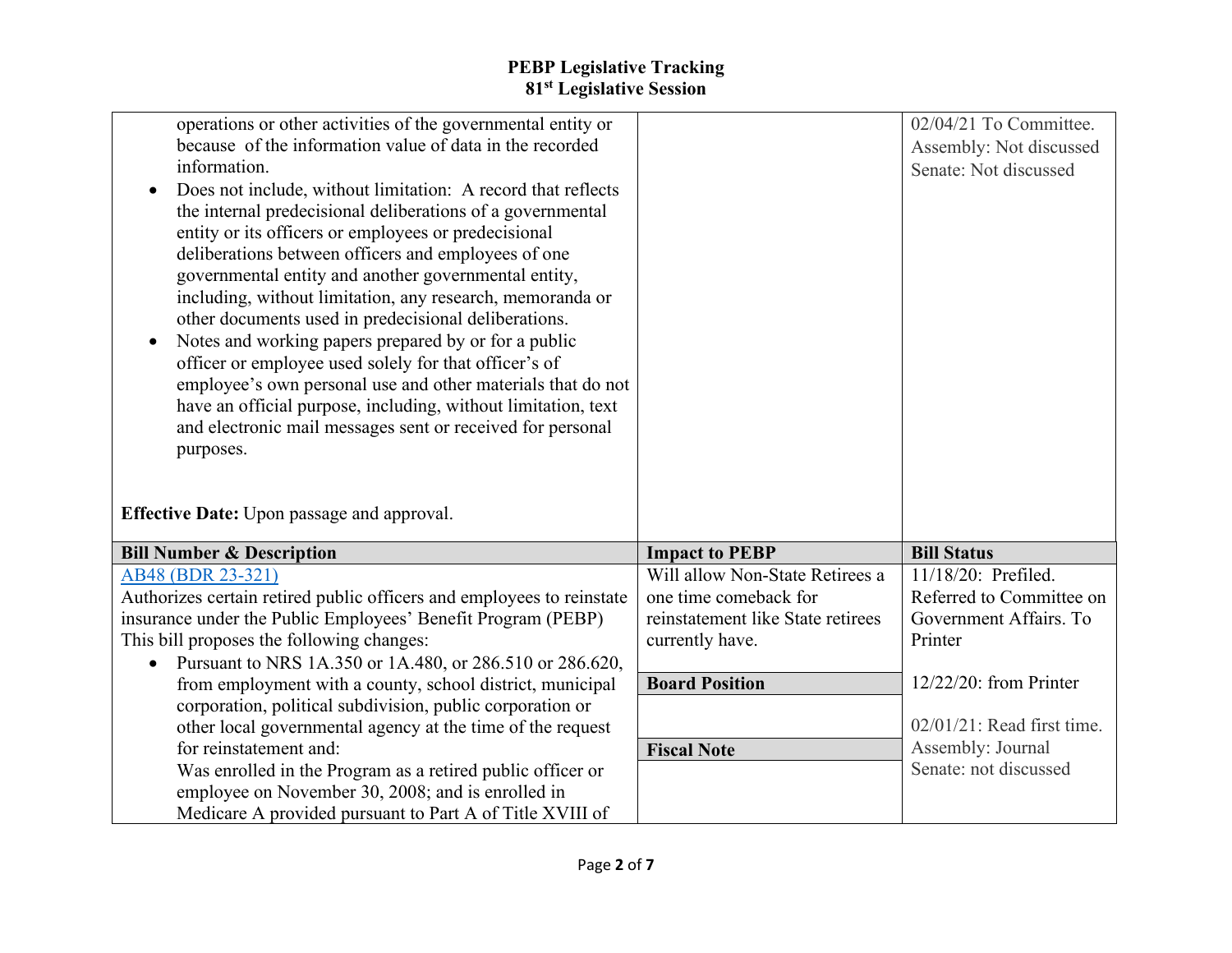| Social Security Act, 42 U.S.C. 1395c et seq., and Medicare<br>Part B provided pursuant to Part B of Title XVIII of the<br>Social Security Act, 42 U.S.C 1395j et seq., at the time of<br>the request for reinstatement.<br><b>Effective Date:</b> This act becomes effective on July 1, 2021.                                                                                                                                                                                                                                                                                                                                                                                                                                                                                                                                                                     |                                                                                                                                                                                                                                                                     | 02/04/21 To Committee.<br>Assembly: Not discussed<br>Senate: Not discussed<br>$02/26/21$ Bill presented to<br>Committee on<br><b>Government Affairs</b><br>03/10/21: Work Session:<br>Assembly Committee on<br><b>Government Affairs</b>        |
|-------------------------------------------------------------------------------------------------------------------------------------------------------------------------------------------------------------------------------------------------------------------------------------------------------------------------------------------------------------------------------------------------------------------------------------------------------------------------------------------------------------------------------------------------------------------------------------------------------------------------------------------------------------------------------------------------------------------------------------------------------------------------------------------------------------------------------------------------------------------|---------------------------------------------------------------------------------------------------------------------------------------------------------------------------------------------------------------------------------------------------------------------|-------------------------------------------------------------------------------------------------------------------------------------------------------------------------------------------------------------------------------------------------|
| <b>Bill Number &amp; Description</b>                                                                                                                                                                                                                                                                                                                                                                                                                                                                                                                                                                                                                                                                                                                                                                                                                              | <b>Impact to PEBP</b>                                                                                                                                                                                                                                               | <b>Bill Status</b>                                                                                                                                                                                                                              |
| AB178 (BDR 57-71)<br>Requires an insurer to take certain actions relating to the acquisition<br>of prescription drugs for an insured who resides in an area for<br>which a declared disaster or state of emergency is in effect.<br>Authorizes a pharmacist to dispense a prescription drug to a<br>patient who resides in such an area in an amount greater<br>than is authorized by the prescribing practitioner under<br>certain conditions<br>Waives any restrictions on the time period within which a<br>prescription may be refilled for an insured who resides in<br>the area to which a state of emergency or declaration of<br>disaster applies if the insured requests the refill within a<br>certain time<br>Authorizes payment for a supply of a covered prescription<br>drug for up to 30 days.<br><b>Effective Date:</b> Upon passage and approval | Requires PEBP to waive<br>restrictions on the time period<br>which a prescription may be<br>refilled during a state of<br>emergency.<br><b>Board Position</b><br><b>Fiscal Note</b><br>PEBP has reviewed the bill<br>and has determined there will<br>be no impact. | $2/25/21$ : Read first time.<br>Referred to Committee on<br>Commerce and Labor.<br>To Printer<br>Assembly: Journal<br>Senate: Not discussed<br>$02/26/21$ From printer. To<br>Committee.<br>Assembly: Not discussed<br>Senate: No Floor Session |
| <b>Bill Number &amp; Description</b>                                                                                                                                                                                                                                                                                                                                                                                                                                                                                                                                                                                                                                                                                                                                                                                                                              | <b>Impact to PEBP</b>                                                                                                                                                                                                                                               | <b>Bill Status</b>                                                                                                                                                                                                                              |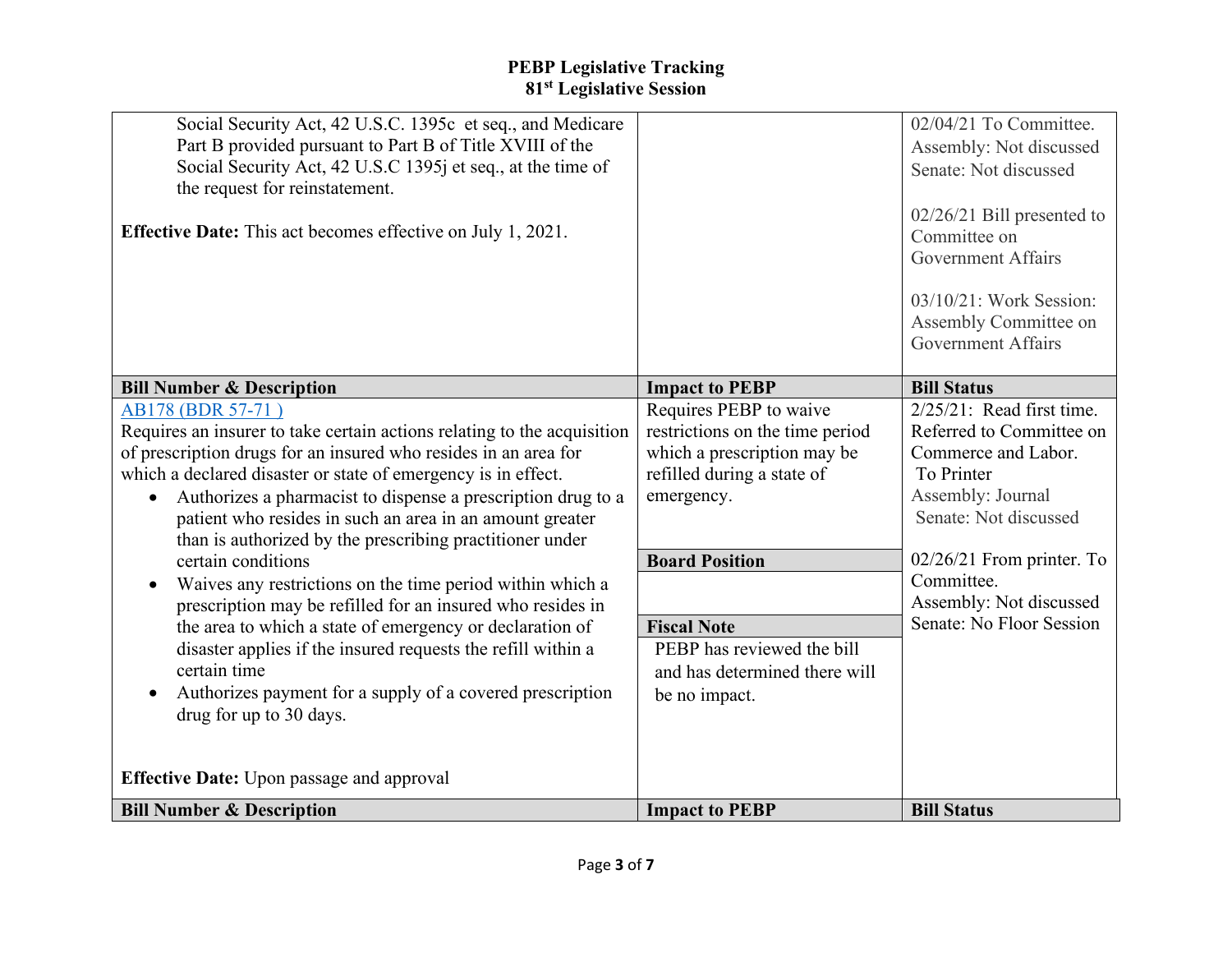| AB181 (BDR 40-522)<br>Revises provisions relating to mental health<br>This bill proposes the following changes:<br>The State Board of Health shall adopt regulations requiring<br>medical facilities, facilities for the dependent and facilities<br>which are required by the regulations adopted by the Board<br>pursuant to NRS 449.0303 to be licensed to report<br>information relating to suicide to the Chief Medical Officer<br>or his or her designee.<br>The regulations must prescribe:<br>$\bullet$<br>The facilities that are required to make reports;<br>$\mathbf{0}$<br>The information that must be reported; and<br>$\mathbf 0$<br>The time within which such a report must be made.<br>$\mathbf 0$<br><b>Effective Date:</b> Upon passage and approval for the purpose of<br>adopting any regulations and performing any other preparatory<br>administrative tasks that are necessary to carry out the provisions of<br>this act; and on January 1, 2022, for all other purposes. | On or before July 1 of each year,<br>a report shall be submitted to the<br>Commissioner of Insurance<br>which includes information<br>relating to mental health<br>treatments for each health<br>benefit plan that provides<br>coverage to residents of Nevada.<br><b>Board Position</b><br><b>Fiscal Note</b><br>PEBP has reviewed the bill and<br>has determined there will be no<br>impact | $02/26/21$ Read first<br>time. Referred to<br>Committee on Health<br>and Human Services.<br>To printer.<br>Assembly: Journal<br>Senate: No Floor<br>Session<br>$03/01/21$ From Printer.<br>To Committee.<br>Assembly: No Floor<br>Session<br>Senate: Not discussed<br>03/08/21 Bill Presented<br>to Assembly Health and<br><b>Human Services</b> |
|------------------------------------------------------------------------------------------------------------------------------------------------------------------------------------------------------------------------------------------------------------------------------------------------------------------------------------------------------------------------------------------------------------------------------------------------------------------------------------------------------------------------------------------------------------------------------------------------------------------------------------------------------------------------------------------------------------------------------------------------------------------------------------------------------------------------------------------------------------------------------------------------------------------------------------------------------------------------------------------------------|-----------------------------------------------------------------------------------------------------------------------------------------------------------------------------------------------------------------------------------------------------------------------------------------------------------------------------------------------------------------------------------------------|--------------------------------------------------------------------------------------------------------------------------------------------------------------------------------------------------------------------------------------------------------------------------------------------------------------------------------------------------|
| <b>Bill Number &amp; Description</b>                                                                                                                                                                                                                                                                                                                                                                                                                                                                                                                                                                                                                                                                                                                                                                                                                                                                                                                                                                 | <b>Impact to PEBP</b>                                                                                                                                                                                                                                                                                                                                                                         | <b>Bill Status</b>                                                                                                                                                                                                                                                                                                                               |
| SB40 (BDR 40-415)<br>Provides for the collection of certain data relating to health care.<br>This bill proposes the following changes:<br>DHHS shall establish an all-payer claims database of<br>$\bullet$                                                                                                                                                                                                                                                                                                                                                                                                                                                                                                                                                                                                                                                                                                                                                                                          | Integration with DHHS<br>$\bullet$<br>regarding claims.<br><b>Board Position</b>                                                                                                                                                                                                                                                                                                              | 11/18/20: Prefiled.<br>Referred to Committee on<br>Health and Human<br>Services. To Printer                                                                                                                                                                                                                                                      |
| information relating to health insurance claims resulting<br>from medical, dental or pharmacy benefits provided in this<br>State that will integrate with other state agencies.                                                                                                                                                                                                                                                                                                                                                                                                                                                                                                                                                                                                                                                                                                                                                                                                                      | <b>Fiscal Note</b>                                                                                                                                                                                                                                                                                                                                                                            | $12/15/20$ : From Printer                                                                                                                                                                                                                                                                                                                        |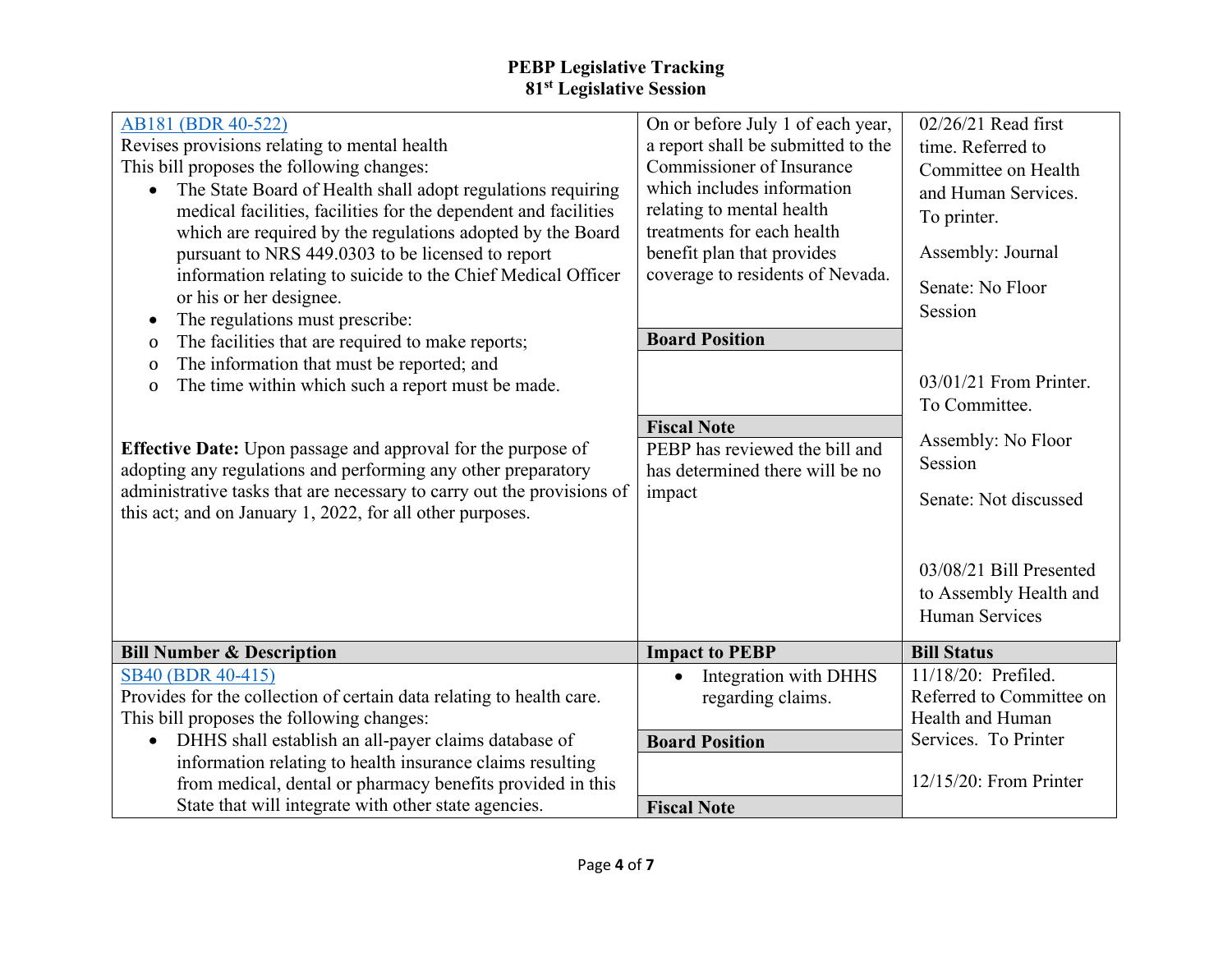|                                                                                                                                                                                                                | <b>Impact: Cannot Be Determined</b>                                                                                                                                                                                                                                                                                                                                                                                                                                                | 02/01/21: Read first time.                                                                                                                                                                               |
|----------------------------------------------------------------------------------------------------------------------------------------------------------------------------------------------------------------|------------------------------------------------------------------------------------------------------------------------------------------------------------------------------------------------------------------------------------------------------------------------------------------------------------------------------------------------------------------------------------------------------------------------------------------------------------------------------------|----------------------------------------------------------------------------------------------------------------------------------------------------------------------------------------------------------|
| <b>Effective Date:</b> Upon passage and approval for the purpose of<br>adopting any regulations and performing any other preparatory<br>administrative tasks that are necessary to carry out the provisions of | PEBP has reviewed this bill<br>and believes there is a                                                                                                                                                                                                                                                                                                                                                                                                                             | To Committee<br>Assembly: Not discussed<br>Senate: Journal                                                                                                                                               |
| this act; and on January 1, 2022, for all other purposes.                                                                                                                                                      | potential fiscal impact. PEBP<br>reached out to our TPA and<br>PBM vendors to determine a<br>cost to submit data to an all-<br>payer claims database on<br>behalf of PEBP. Because the<br>formatting requirements for<br>the claims database is<br>unknown and this is not<br>currently a requirement of<br>PEBP's current contract, the<br>total estimated cost between                                                                                                           | $02/17/21$ : Bill presented<br>to Assembly Health and<br>Human Services<br>$03/05/21$ : Bill presented<br>to Senate on Finance.<br>$03/09/21$ : Bill presented<br>to Senate Health and<br>Human Services |
|                                                                                                                                                                                                                | both vendors to develop a<br>process to submit data to this<br>required database is \$100,000.<br>PEBP will be soliciting for<br>TPA and PBM vendors in the<br>next year and would be able to<br>include a requirement to<br>submit data to an all-payer<br>claims database in the<br>solicitation. This requirement<br>would likely only come at no<br>additional cost if an industry<br>standard format for submitting<br>data could be guaranteed.<br>Because it is unknow what |                                                                                                                                                                                                          |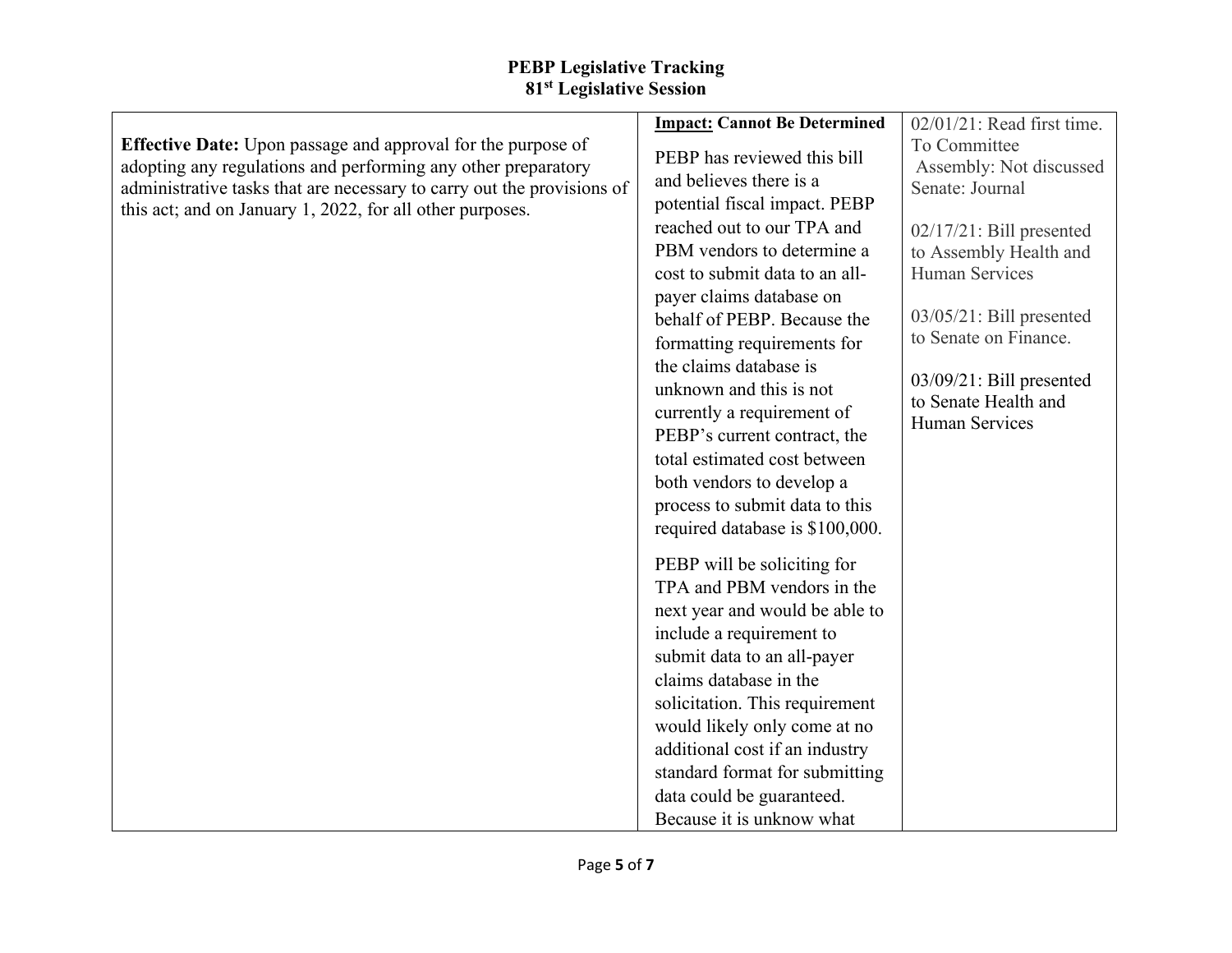|                                                                                                                               | vendors PEBP will be<br>contracted with and if there<br>will be an industry standard |                          |
|-------------------------------------------------------------------------------------------------------------------------------|--------------------------------------------------------------------------------------|--------------------------|
|                                                                                                                               | format, PEBP cannot                                                                  |                          |
|                                                                                                                               | determine a fiscal impact.                                                           |                          |
| <b>Bill Number &amp; Description</b>                                                                                          | <b>Impact to PEBP</b>                                                                | <b>Bill Status</b>       |
| SB139 (BDR 57-54)                                                                                                             | Requires coverage for the                                                            | 02/22/21 Read first      |
| Requires certain health insurance to cover treatment of certain                                                               | following services not covered                                                       | time. Referred to        |
| conditions relating to gender dysphoria.                                                                                      | under PEBP today:                                                                    | Committee on             |
| This bill proposes the following changes:                                                                                     | Voice Therapy                                                                        | Commerce and Labor.      |
| An insurer that issues a policy of health insurance shall<br>$\bullet$                                                        | Gender reassignment                                                                  | To printer.              |
| include in the policy coverage for the medically necessary                                                                    | benefits for members                                                                 | Assembly: Not            |
| treatment of conditions relating to gender dysphoria, gender                                                                  | under 18                                                                             | discussed                |
| incongruence and other disorders of sexual development.                                                                       |                                                                                      | Senate: Journal          |
| "Network plan" means a policy of health insurance offered                                                                     | <b>Board Position</b>                                                                |                          |
| by an insurance offered by an insurer under which the                                                                         |                                                                                      |                          |
| financing and delivery of medical care, including items and<br>services paid for a medical care, are provided, in whole or in |                                                                                      | $02/23/21$ From printer. |
| part, through a defined set of providers under contact with                                                                   | <b>Fiscal Note</b>                                                                   | To committee.            |
| the insurer.                                                                                                                  | <b>Impact: \$500,000</b>                                                             | Assembly: Not            |
| The term does not include an arrangement for the financing                                                                    | The Public Employees'                                                                | discussed                |
| of premiums.                                                                                                                  | Benefits Program (PEBP) has                                                          | Senate: Not discussed    |
|                                                                                                                               | reviewed this bill and believes                                                      |                          |
|                                                                                                                               | there is a fiscal impact. This                                                       |                          |
| <b>Effective Date:</b> This act becomes effective on July 1, 2021.                                                            | bill would require medically                                                         |                          |
|                                                                                                                               | necessary services/procedures                                                        |                          |
|                                                                                                                               | relating to gender dysphoria,                                                        |                          |
|                                                                                                                               | gender incongruence, etc.                                                            |                          |
|                                                                                                                               | While PEBP currently                                                                 |                          |
|                                                                                                                               | provides coverage for most                                                           |                          |
|                                                                                                                               | services identified in the bill,                                                     |                          |